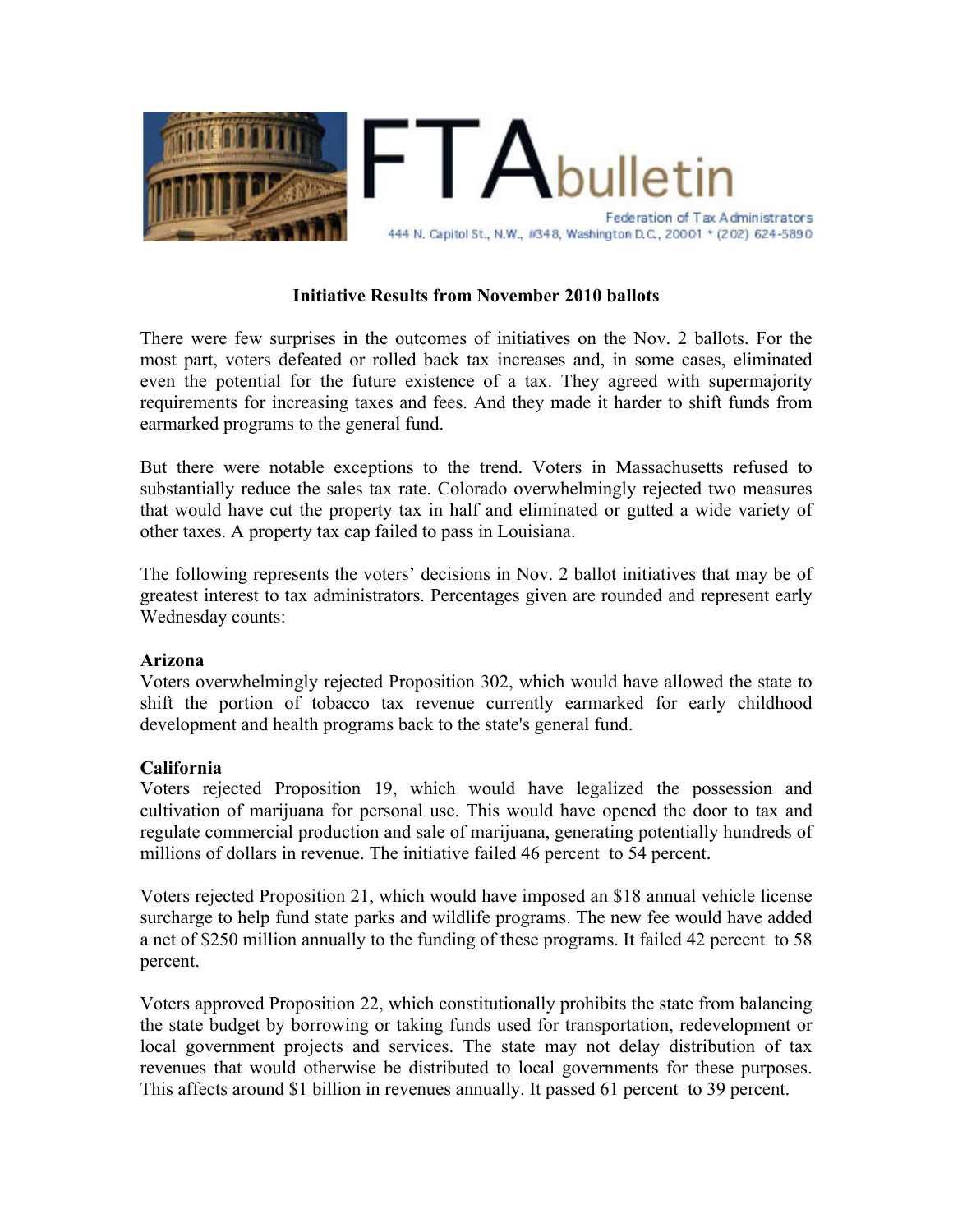Voters rejected Proposition 24, which would have undone or reversed a series of tax cuts that will primarily benefit large corporations. Under a 2009 budget agreement slated to take effect in 2011, California will be granting a variety of business-friendly tax benefits, including allowing businesses to carry-back net operating losses, extending the carryforward period and permitting offset of state tax credits among affiliated entities. The new law also will allow businesses to elect single sales factor apportionment. If passed, the initiative would have repealed all these tax benefits and increased state revenues by about \$1.3 billion. The initiative was voted down 41 percent to 58 percent.

Voters approved Proposition 25, which amends the state's constitution to allow a simple majority, rather than a two-thirds majority, for passing the state budget and budgetrelated legislation. The measure does not change the two-thirds majority required to raise taxes or to override a veto of budget bills. The measure also provides that every year the budget is not passed by June 15, legislators will not be paid reimbursements for travel and living expenses for the period following June 15 until the budget is passed. The initiative passed 55 percent to 45 percent.

Voters approved Proposition 26, which amends the state's constitution and expands the state and local impositions that would require approval of tax increases by two-thirds of the legislature, if a legislative bill, or local voters, if an initiative. The measure is in response to lawsuits over the years that challenged whether a particular imposition is a "tax" that is subject to the requirement for super-majority vote, or a fee that requires only a simple majority. The measure covers fees imposed to address health, environmental, or other societal or economic concerns. The measure passed 53 percent to 47 percent.

### **Colorado**

Voters rejected Amendment 60, to reduce property taxes by half (over 10 years), among a long list of other property tax limitations and restrictions. The amendment called for schools to be funded with state revenues. The measure failed 25 percent to 75 percent.

Voters rejected Proposition 101, the Colorado Motor Vehicle, Income, and Telecom Taxes proposition. The initiative would have cut the income tax rate from 4.63 percent to 3.5 percent (phased in); repealed the state's Alternative Minimum Tax; created a \$10,000 vehicle sale price tax exemption; limited all car registration, licensing and title fees to \$10 a year per vehicle; eliminated car rental taxes; specified that sales rebates are not taxable; and eliminated all but 911-related taxes for communications services (including phones, pagers and cable). The initiative also would have required that any added charges on either vehicles or telecommunication services be labeled as tax increases. Voters rejected the proposition 32 percent to 68 percent.

# **Georgia**

Voters rejected Amendment 2, a measure to impose a \$10 registration fee on motor vehicles, with revenues dedicated to trauma care centers. The measure failed 53 percent to 47 percent.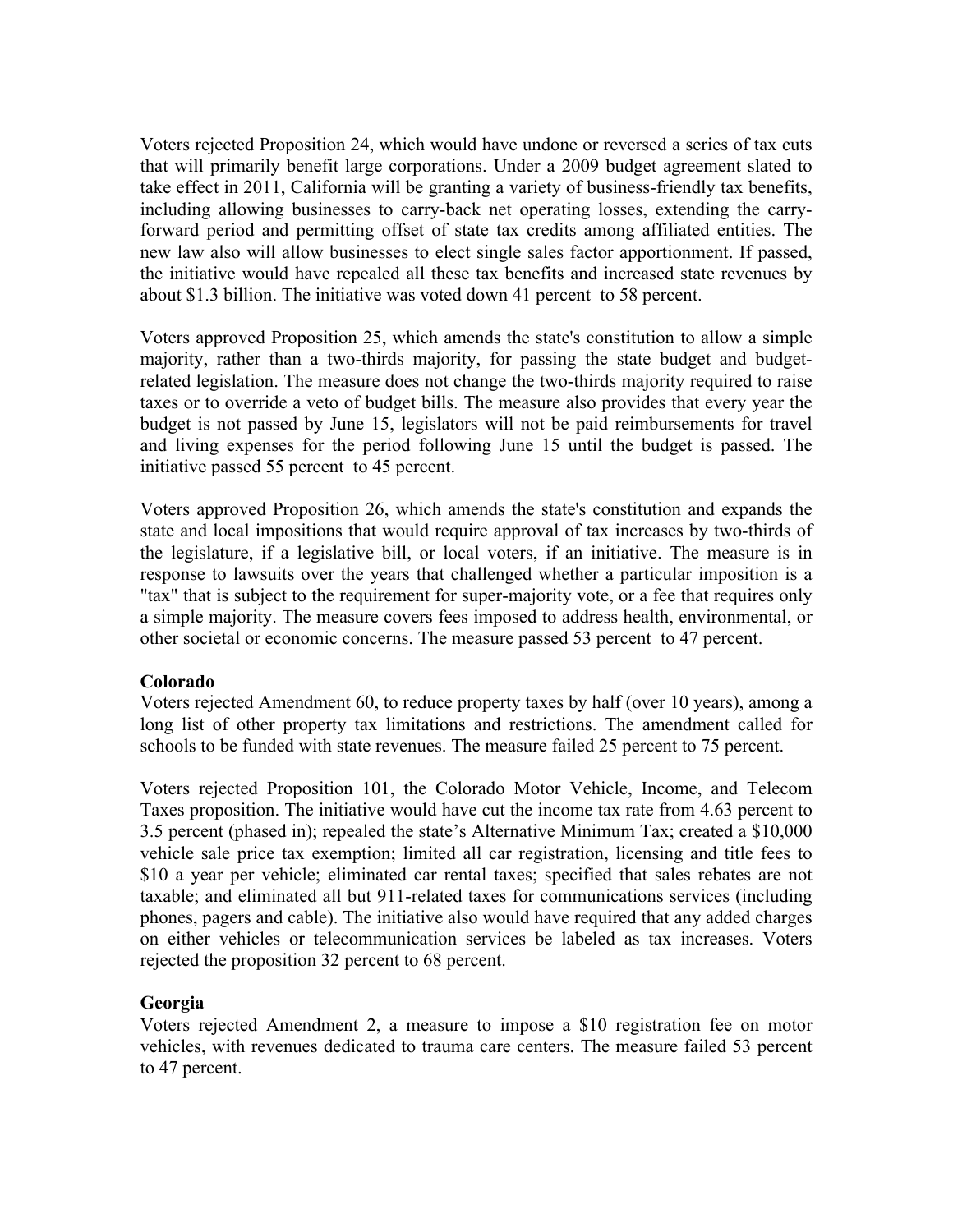Voters approved Referendum A, to allow business inventory to be exempt from property tax. It passed 54 percent to 46 percent.

## **Hawaii**

Voters approved Question 2, to give the legislature the authority to decide whether excess funds should be returned to taxpayers through rebates or tax credits or saved through a rainy day mechanism. The existing Hawaii rebate system created a \$1 credit for income taxpayers that was based on an earlier surplus, but the credit applied during a year of budget shortfalls, exascerbating the problem. The question passed 59 percent to 32 percent.

## **Indiana**

Voters approved Public Question 1, a property tax cap. The legislature already had created a cap but the initiative puts the cap in the constitution. The state will make up local revenue losses in part by absorbing some local expenses, including police and firefighter pension payments. The measure passed 72 percent to 28 percent.

## **Iowa**

Voters approved Measure 1, which allows three-eights of 1 percent of the next sales tax increase to be dedicated to a Natural Resources and Outdoor Recreation Trust Fund. It passed 63 percent to 37 percent.

### **Louisiana**

Voters rejected Amendment 4, which would have limited growth in local property taxes to 2.5 percent more than the previous year's revenue. Voters rejected down the idea 52 percent to 48 percent.

### **Massachusetts**

Voters approved Question 1, which removes the 6.25 percent state sales tax on beer, wine and liquor beverages. These are subject to a separate state excise tax. The new imposition of sales tax on alcohol upset border retailers who complained they lost business to New Hampshire, which has state-owned liquor stores and no sales tax. The vote was 52 percent to 48 percent.

Voters rejected Question 3, which would have reduced the state sales and use tax rate from 6.25 percent to 3 percent. The vote was 57 percent to 43 percent.

# **Missouri**

Voters approved Constitutional Amendment 2, granting a property tax exemption for homesteads of former prisoners of war. The initiative passed 66 percent to 34 percent.

Voters approved Constitutional Amendment 3, which will now prohibit the creation of any real estate transfer taxes, or application of the sales tax to real estate sales. Missouri does not currently have any taxes on real estate transfers, but many other states do. The measure passed 87 percent to 13 percent.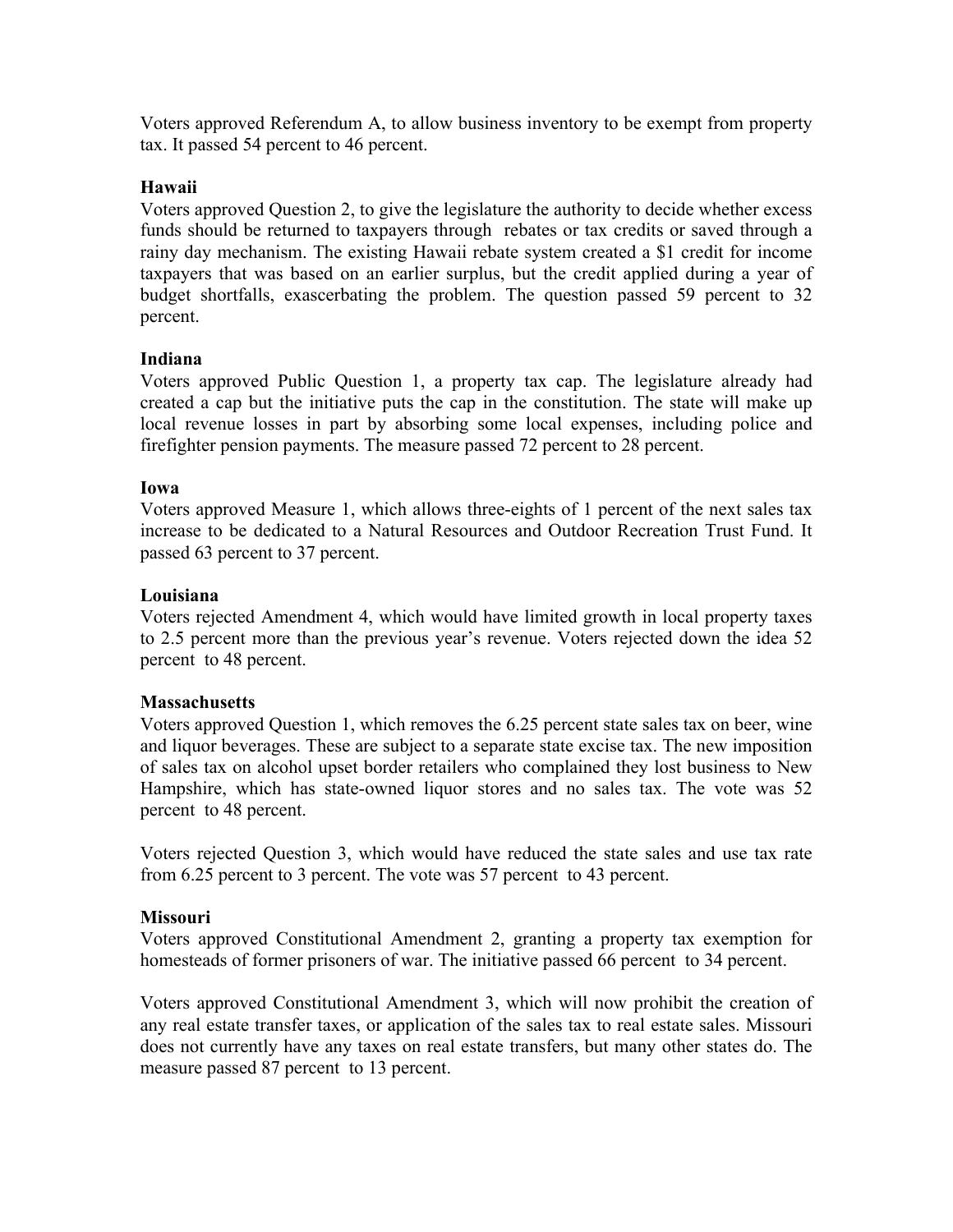Voters approved Proposition A, which repeals local governments' authority to enact an earnings tax. Proposition A also requires St. Louis and Kansas City, the only two jurisdictions that currently have an earnings tax, to allow voters to decide whether the tax should be phased out over 10 years. Revenue from the earnings taxes in St. Louis and Kansas City are almost \$350 million. The proposition passed 68 percent to 32 percent.

### **Montana**

Voters approved CI-105 to amend the Montana Constitution to prohibit state and local governments from imposing any new tax on real estate sales and trades (real estate transfers tax). No such tax exists in Montana now. It was approved 73 percent to 27 percent.

#### **North Dakota**

Measure 1 passed with more than 50 percent of the vote. The initiative earmarks 30 percent of the tax revenue collected from oil production and extraction tax to a Legacy Fund. Money in this fund may not be spent until 2017, and a two-thirds vote of the legislature is necessary to withdraw funds. Only 15 percent may be spent during a biennium. The measure goes into effect June 30, 2011.

#### **Oklahoma**

Voters rejected State Question 754, or the No Mandated State Expenditures Act. The initiative said that the Oklahoma State Legislature cannot be required by the constitution to use any predetermined constitutional formula or comparison to any other state government or entity to determine a state agency's budget, or determine its expenditures. There was no known organized public support for the measure. It was written to undermine another initiative, Question 744, which sought to require the legislature to fund public education at the per-pupil average of neighboring states. (Question 744 also failed.) The rejection of the initiative leaves the legislature free to determine appropriations in the manner it chooses. The measure failed 37 percent to 63 percent.

### **Washington**

Voters approved Initiative Measure No. 1053, which eliminates the legislature's ability to suspend a supermajority requirement. The legislature had the authority to suspend any voter-approved initiative. A successful suspension required either a two-thirds majority vote (within two years of an initiative's creation) or a simple majority vote (after the initiative has been in effect for two years). Voters in 2007 had approved an initiative requiring a two-thirds majority vote for all tax increases, but the legislature suspended the initiative in 2010 and passed a series of tax increases intended to balance the budget. Measure 1053 requires legislated tax increases be approved by two-thirds legislative majorities or receive voter approval, and that new or increased fees require majority legislative approval. It passed 66 to 34 percent.

Voters rejected Initiative Measure No. 1098, which would have established a state income tax for individuals with AGI greater than \$200,000. It would also have reduced state property tax levies and certain business and occupation taxes. The measure failed 34 percent to 66 percent.